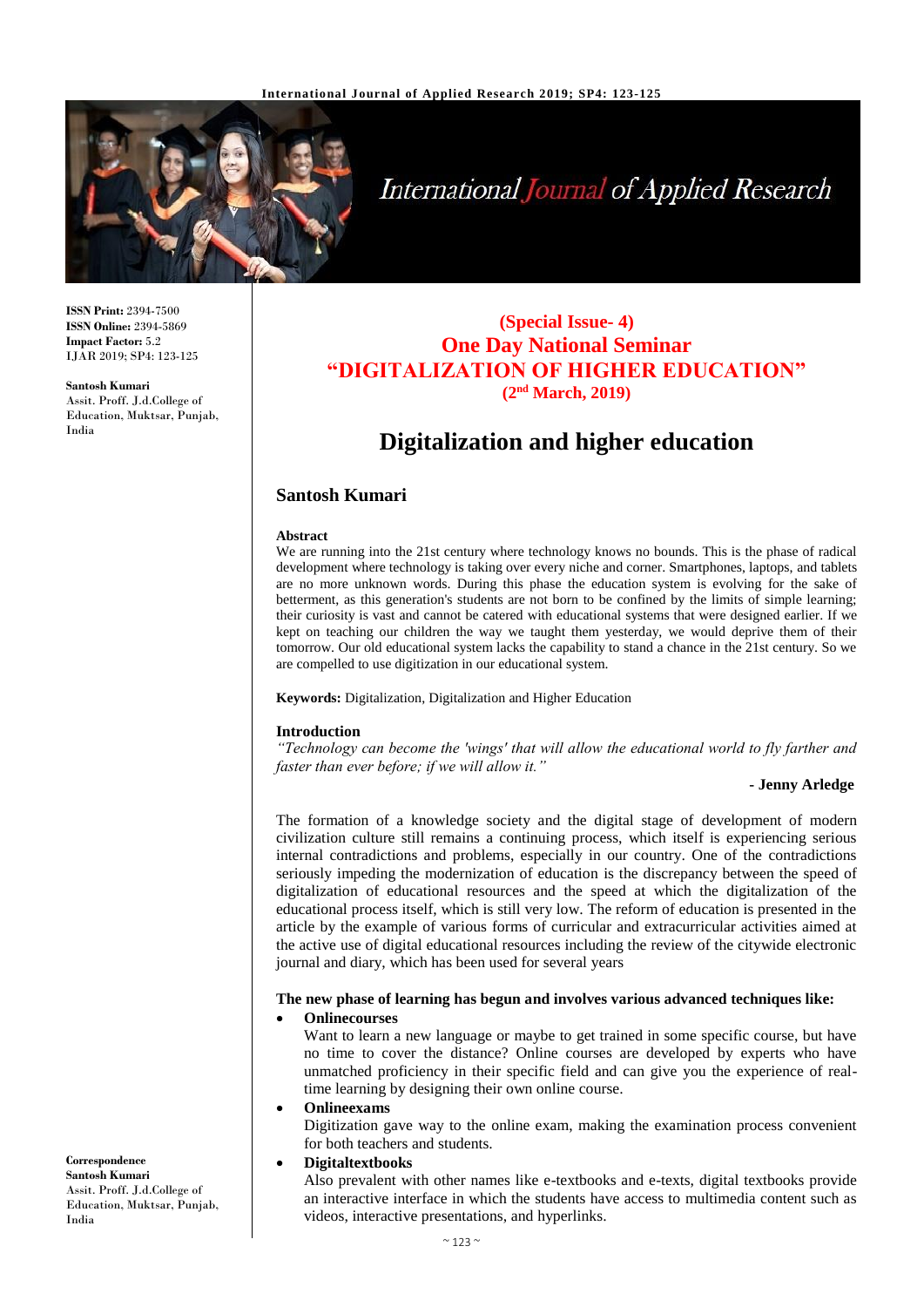#### **Animation**

This is a captivating approach in which students learn in a better manner. By offering a visual representation of the topic, students grasp the concept in a more understandable manner. Even the toughest topics can be presented in a simplified way with the help of animation.

#### **Accumulation of Students on the Same Platform**

With students coming in from various regions, schools and colleges are finding ways to develop an integrated solution to meet the educational needs of all students. By converting the whole of the educational system to digitization, the use of various techniques like online courses, online exams, digital textbooks, quizzes, and e-notes are improving the quality of education for the students.

#### **Online Resources: Connecting Students with Their Educators**

With a high increase in the student population in recent times, pedagogy is being compromised. Because of that, online resources are being developed in a way that makes them always available to teachers to educate the masses. Which, in turn, improves the quality of education and increases the number of literate students.

#### **Internet: Making Digitization Possible**

After the United States and China, India has been rated as the third largest internet consumer. The core existence of online education platforms is being possible with the internet. Most schools and colleges in India make use of the internet and they basically use it for conducting online exams and quizzes.

#### **Administrative Activities: An Integral Part of the Education Industry**

With digital systems being prevalent in education we are experiencing different levels of ease in online education, but the administrative part is not off the table. Keeping the records of students and maintaining their attendance and roll number is a big headache, that too when the students are outnumbering the administrative heads. So colleges and schools are adopting more hassle-free computerized methods and avoiding the old manual methods of maintaining the records.

#### **What are the main advantages of digitalization on higher education?**

"Digitalization deemphasizes the top-down dissemination of standardized knowledge*.* As an educator, you go from disseminating knowledge orally, via in-class lectures, to putting it online in a variety of formats, including written text, videos, quizzes, and so on. While, almost by definition, oral lectures are prepared in advance, providing such content online frees up class time for more discussion*.*

*"*But there are other advantages too. Notably, digitalization opens up higher education to people who wouldn't be able to afford or access it otherwise, such as people living in remote locations. Similarly, digitalization makes it possible for some people to pursue higher education with less disruption to their lives. Individuals who are already managers in a company, with heavy workloads and important responsibilities, may find that online learning makes it easier to combine their professional and family

commitments*.* The possibility with online learning to access your sessions when you want and learn at your own pace is a major advantage for many students. It all very much depends on individual learning styles and short or long-term professional goals*."*

#### **1. Crafting a New Curriculum: Learning Management Systems and Personalized Learning**

With the proliferation of online learning and e-learning tools, it is becoming easier for teachers to introduce blended learning into every course curriculum. Blended learning allows students to have more control over what they choose to learn, at their own speed and time. Class time is spent for advanced problem-solving and group discussion. These concepts have been made possible by Learning Management Systems that give teachers the tools to assign, monitor and evaluate course work remotely. Google Classroom and Moodle are free options; with Moodle being an open-source platform. Schoology is another popular version that operates on a freemium model and has been adopted by School Districts across USA. The benefits have been numerous, with one school district in Nashville having reported cost savings of \$1.3 million in the form online teacher training and \$300,000 annual cost savings by introducing virtual classrooms.

With more learning being taken online, it becomes easier for schools to collect data about their students, such as monitoring the time it takes for children to complete a section and crunching test scores. With this additional data, instructors can harness the power of Big Data Analytics and Artificial Intelligence to personalize learning modules, which can adapt to the competence level of each student. Again, different students learn in different ways: some prefer text, others audio or video formats, while others may opt for game-based learning. Personalized learning makes all this possible and more. Mika, powered by Carnegie Learning, is a powerful example how AI can help craft better experience for students, especially those with learning deficiencies. Research suggests that the cost of giving remedial education to incoming college students costs roughly \$6.7 billion with only a 33% success rate. Mika however, with its one-on-one tutoring, real-time assessment, nudge and help functionality aid students in completing their courses. As all the data is captured, it provides unique reporting capabilities for instructors and highlights areas that need improvement. Research has shown that using Mika has doubled the growth in performance when compared to ordinary students in standardized tests.

#### **2. Changing Classrooms: From Smart Devices to Virtual Reality**

Statistics show that one out of three students uses schoolsponsored devices, be it an iPad or a laptop. Schools are being structured to mimic the workplace and we are seeing Smart Boards and Smart Desks, which allow more connectivity and interaction between students, teacher and lesson plans. The presence of these devices adds a challenge to the teachers as their roles change from being a 'sage-onthe-stage' to a 'guide-on-the-side.' Medical professors in Georgetown University have begun using iPads to teach their students suturing techniques allowing students to learn at their own pace and interact with the videos. This leaves the professors free to interact with students, provide